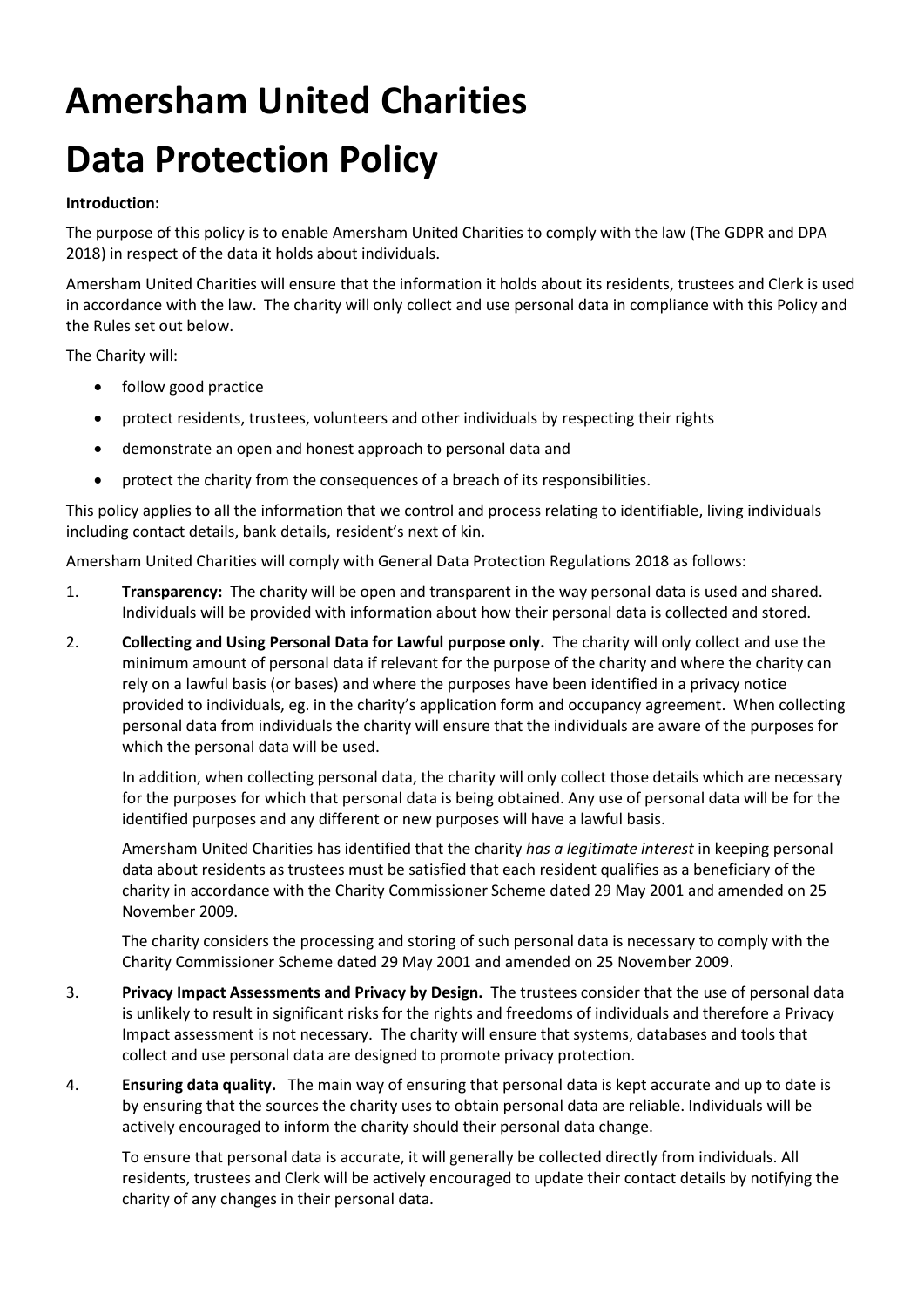5. Retaining and disposing of data. Any personal data must only be kept where there is a business or legal need to do so. When the charity disposes of personal data, this will be undertaken in a secure manner.

Documents (including paper and electronic versions and email) containing personal data will not be kept indefinitely and will always be securely deleted and destroyed once they have become obsolete or when that personal data is no longer required.

Personal data will not be retained simply on the basis that it might come in useful one day without any clear view of when or why.

The charity's data retention policy is:

The Charity will not keep personal data for longer than is necessary. This means:

- a resident's file will be destroyed after three years of the resident leaving or passing away
- records of complaints/investigations concerning residents will be destroyed six years after the resident leaves or passes away
- Application forms for unsuccessful applicants will be destroyed three years after the date of application.
- trustees will destroy and delete all charity documents held within their own records twelve months after receipt, including all computer data and paper copies
- trustees personal files will be destroyed one year after ceasing to be a trustee
- 6. Honouring Individuals' rights. The charity will reply to queries and complaints from individuals about how the charity uses their personal data within 30 days.

Individuals are entitled by law (by making a request) to be supplied with a copy of any personal data held about them (including both electronic and paper records). Individuals are also entitled to know the logic involved in decisions made about them.

Where the charity receives a request from an individual to control their personal data, the charity will respond promptly. If a valid request concerns a change in that individual's personal data, such information will be rectified or updated, if appropriate to do so.

7. Taking appropriate security measures. Personal data will be kept secure. Technical, organisational, physical and administrative security measures (both computer system and non-computer system related steps) are necessary to prevent the unauthorised or unlawful processing or disclosure of personal data, and the accidental loss, destruction of, or damage to personal data.

The charity will monitor the level of security applied to personal data and take into account current standards and practices. As a minimum the charity will ensure that:

- Personal files for residents, trustees, and the Clerk are kept secure at all times with access only by authorised staff.
- Applications for accommodation are secure at all times with access only by authorised staff.

Trustee's details are kept secure with access only by the Clerk.

- Electronic files containing personal data are password protected and passwords will be changed on a regular basis.
- Backed up electronic data is held securely on an alternative site or when off-site it is encrypted, password protected and will only be accessed by approved persons.
- If any personal data is taken out the personal data will be held securely at all times whilst in transit and at the location where held.

Any suspicion of any data security breach should be reported immediately to trustees. When the charity becomes aware of a breach, protective measures will be taken to effectively mitigate the consequences of the breach.

8. Using Subcontractors and Vendors. Where a provider of a service has access to personal data the charity will impose strict contractual obligations dealing with the purposes and ways personal data may be used and the data security of that information. These are third parties who act as processors (i.e.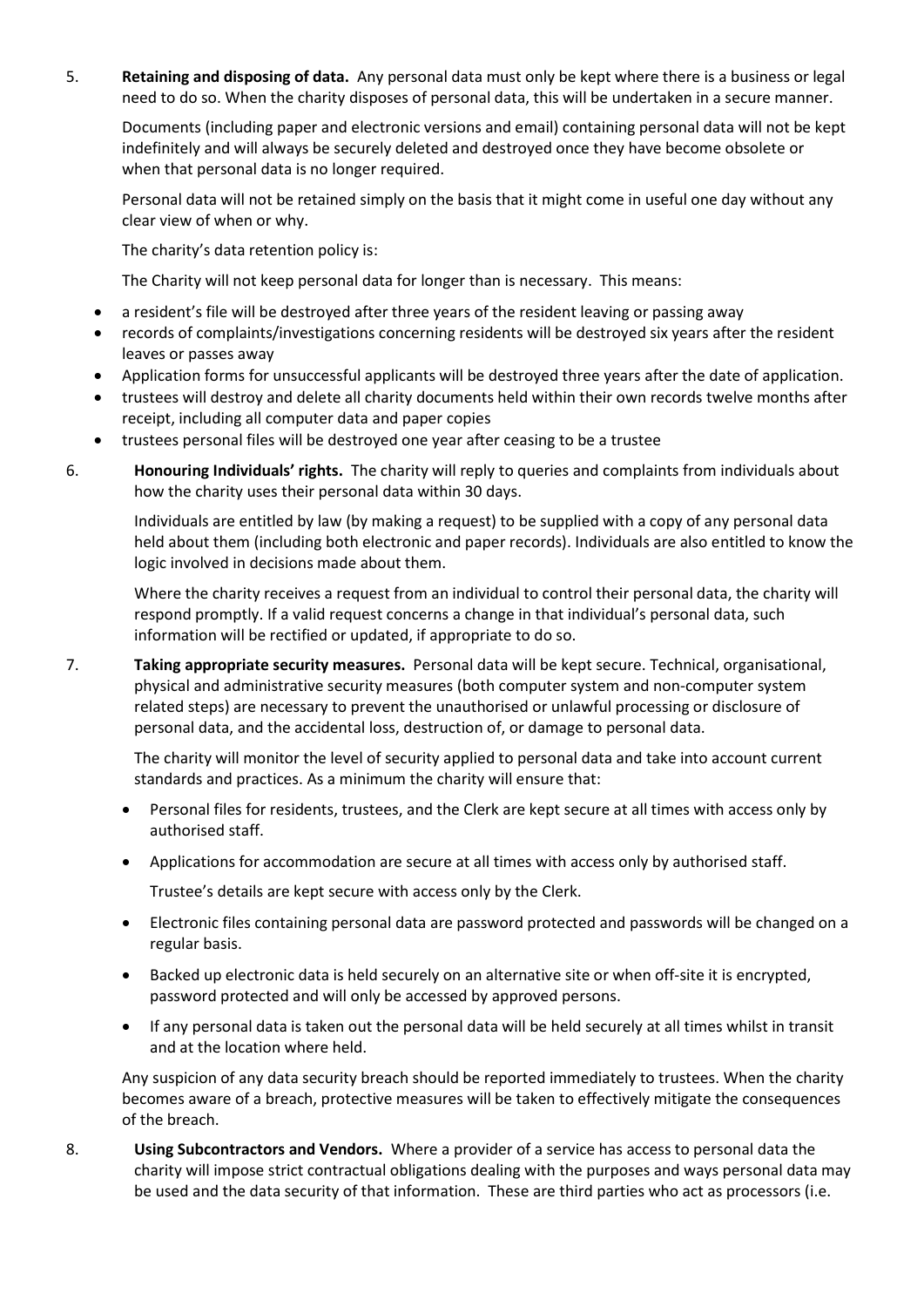only holding the personal data according to the charity's instructions) and this will include telecare companies that provide services to the charity.

The charity will carry out appropriate due diligence on any potential third party to which personal data is being provided and ensure that the third party's Data Privacy Policy is adequate.

The charity will enter into a contract with any Vendor that deals with personal data being provided by the charity. The contract will meet the requirements under the GDPR Article 28.

9. Disclosure to Third parties. At times, the charity may disclose personal data to vendors, contractors, service providers and other selected third parties.

Prior to disclosing personal data to these parties, the charity will take reasonable steps to ensure that: (i) the disclosure of personal data is appropriate; (ii) the recipient of such information is identified; and (iii) where appropriate or required by law, the third party is contractually committed to complying with this Policy and/ or the charity's instructions concerning the use of personal data as the charity well as implementing appropriate security measures to protect personal data, limiting further use of personal data, and complying with applicable laws.

In certain circumstances, the charity may be required to disclose personal data to third parties when required by law, when necessary to protect the charity's legal rights, or in an emergency situation where the health or security of an individual is endangered. Prior to such disclosures, the charity will take steps to confirm that the personal data is disclosed only to authorised parties and that the disclosure is in accordance with this Policy and applicable law.

10. Safeguarding the use of special categories of data. Special categories of data is information revealing an individual's racial or ethnic origin, political opinions, religious or other beliefs, trade union membership, processing of genetic data or biometric data (for the purpose of uniquely identifying an individual), health and sex life or sexual orientation. The charity will only use it where absolutely necessary and often with the explicit consent of the individual affected.

The charity will only hold and make available special categories of data on an individual without their explicit consent if the charity have another lawful basis under applicable law. This may be the case, for example, where the charity holds information about an individual's health where this is necessary to exercise any obligation conferred by law on us in connection with the charity.

For residents and beneficiaries the charity may also collect and use their special category data where:

- Our use of their personal data is to provide support for a particular disability or medical condition
- Our use of their personal data is necessary for providing confidential counselling, advice or support
- Our use of their personal data is necessary for protecting an individual from negligence or physical, mental or emotional harm
- Our use of their personal data is necessary for the purpose of protecting the economic well-being of an individual at economic risk and is of health data

The charity will always assess whether special categories of data are essential for the proposed use and will only collect special categories of data when it is absolutely necessary in the context of the organisation. Application (or other) forms used to collect special categories of data will include suitable and explicit wording expressing the individual's consent when the charity are collecting explicit consent.

Consent must be demonstrable. Therefore, if it is collected verbally it will be recorded in such a form as to prove that the requisite information was provided to the individual and their response was able to be verified.

Where consent is not relied upon, the charity will take steps to ensure that there is another lawful basis under applicable law for the collection and use of such information. In certain circumstances, the charity may be required to consult with the Information Commissioner's Office about the proposed use of such special categories of data.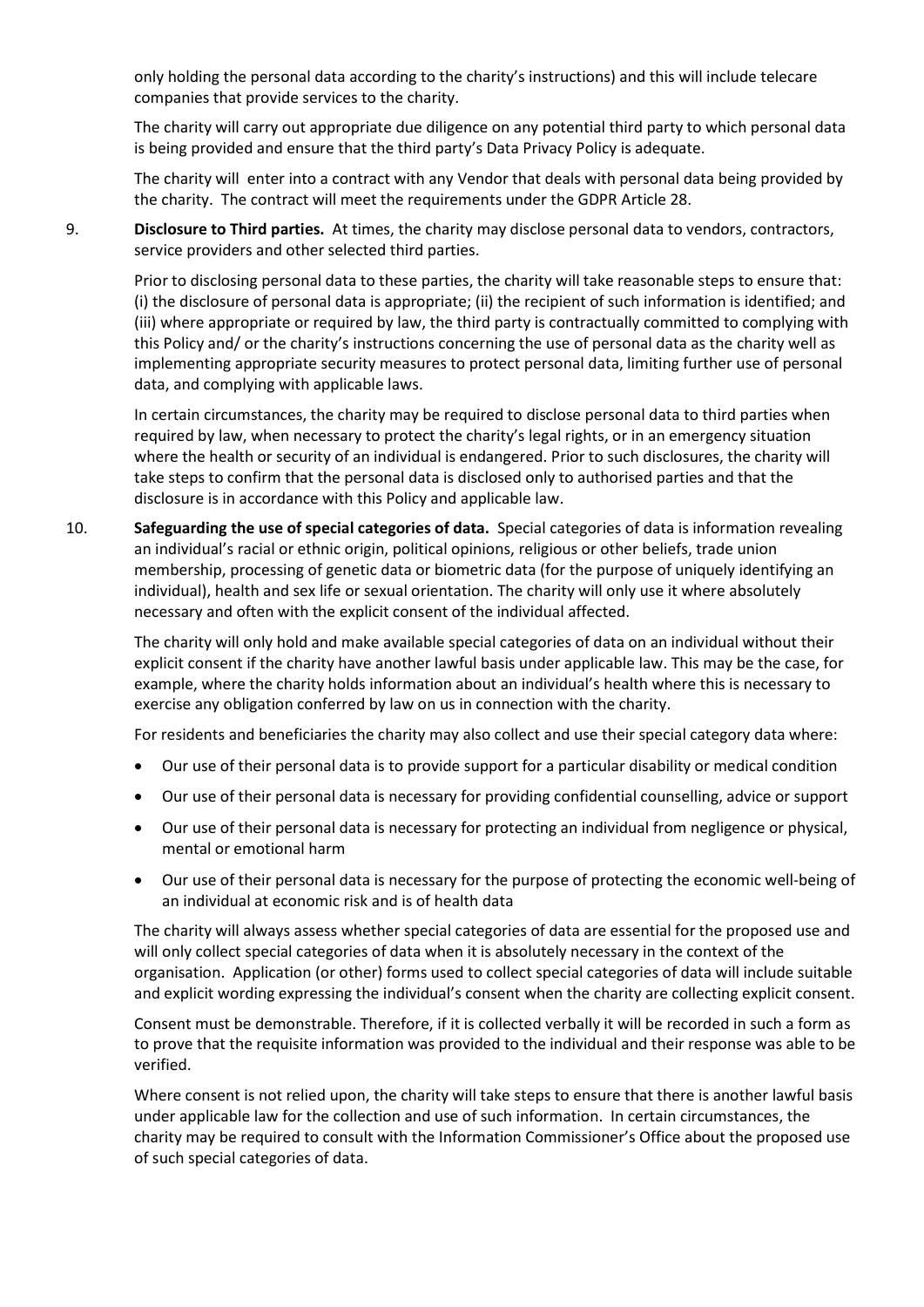## Data Storage and processing:

Amersham United Charities recognises that data is held about:

- residents
- trustees
- Clerk.

This information is always stored securely and access is restricted to those who have a legitimate need to know. We are committed to ensuring that those about whom we store data understand how and why we keep that data and who may have access to it. We do not transfer data to third parties without the express consent of the individual concerned.

Archived records are stored securely and the charity has clear guidelines for the retention of information as set out in Point 5 above.

#### Rights of individuals

All individuals who come into contact with Amersham United Charities have the following rights under the DPA:

- a right of access to a copy of their personal data
- a right to object to processing that is likely to cause or is causing damage or distress
- a right to prevent processing for direct marketing
- a right to object to decisions being taken by automated means
- a right, in certain circumstances, to have inaccurate personal data rectified, blocked, erased or destroyed and
- a right to claim compensation for damages caused by a breach of the DPA.

The trustees recognise their overall responsibility for ensuring that the charity complies with its legal obligations. A trustee, Rev Tim Harper the current chairman is responsible as follows:

#### Roles and Responsibilities:

- briefing trustees on Data Protection responsibilities
- reviewing Data Protection and related policies
- ensuring that Data Protection induction and training takes place
- notification
- handling subject access requests.

All trustees and Clerk are required to read, understand and accept any policies and procedures that relate to the personal data they may handle in the course of their roles.

#### Key risks to the safety of data control and process:

The trustees have identified the following potential key risks:

- breach of confidentiality (information being given out inappropriately)
- individuals being insufficiently informed about the use of their data
- misuse of personal information by trustees and the Clerk
- failure to up-date records promptly
- poor IT security and
- direct or indirect, inadvertent or deliberate unauthorised access.

The trustees will review the charity's procedures regularly, ensuring that the charity's records remain accurate and consistent and in particular:

- IT systems will where possible, encourage and facilitate the entry of accurate data
- data on any individual will be held in as few places as necessary and trustees will be discouraged from establishing unnecessary additional data sets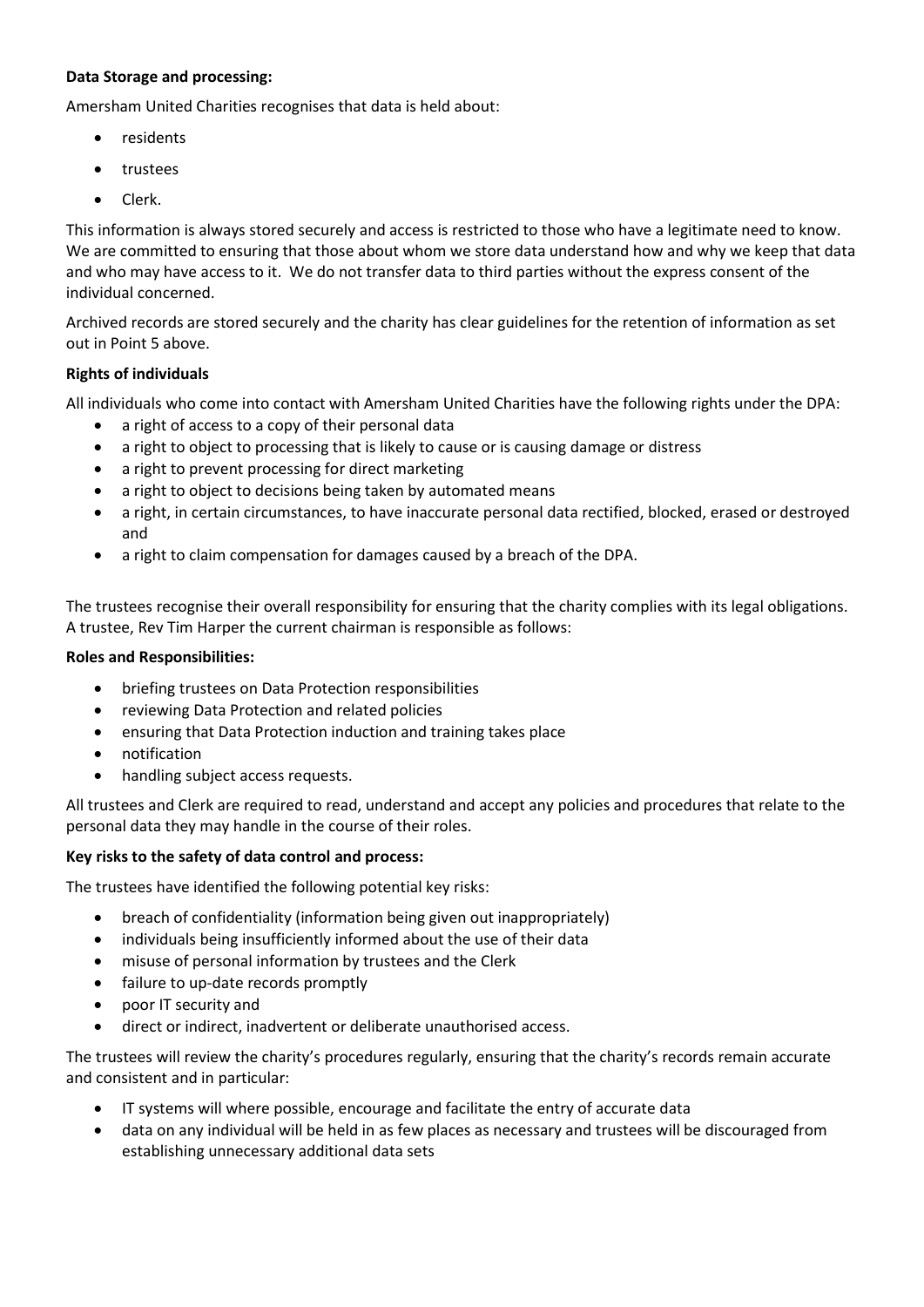## Subject Access Requests

Any individual who wants to exercise their right to receive a copy of their personal data can do so by making a Subject Access Request, ('SAR') to the clerk. The request must be made in writing and the individual must satisfy the clerk of their identity before receiving access to any information.

A SAR must be answered within 30 calendar days of receipt by the charity.

#### Collecting and using personal data

Amersham United Charities typically collects and uses personal data in connection with the provision of the Charity Commissioner Scheme dated 29 May 2001 and amended on 25 November 2009. The charity collects personal data mainly in the following ways:

- by asking applicants for accommodation to complete paper forms
- by asking residents to give staff information verbally.

#### More information:

Full information about the Data Protection Act, its principles and definitions can be found at www.ico.org.uk

#### This Policy has been approved for issue by the trustees of Amersham United Charities

Reviewed July 2018